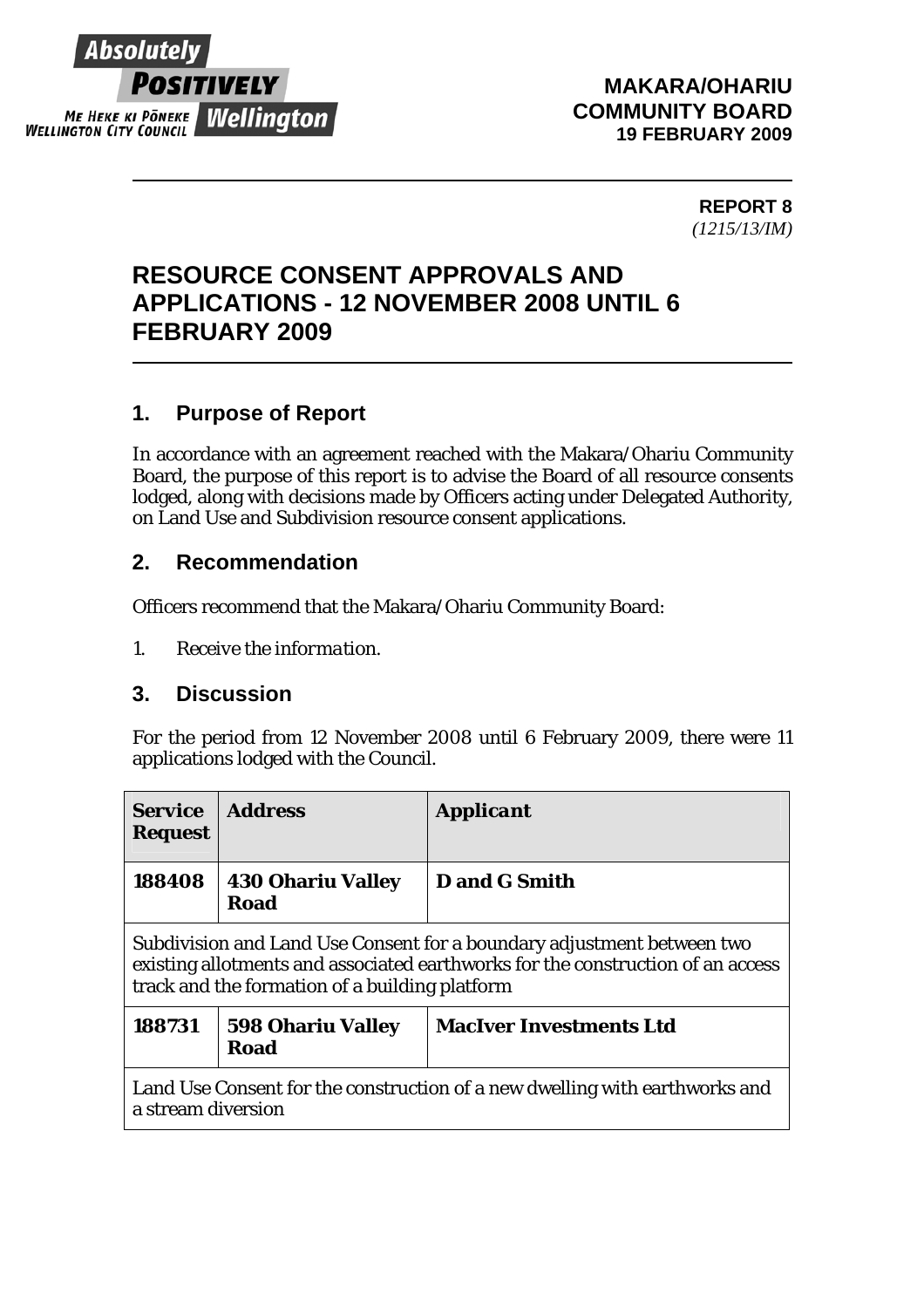| <b>Service</b><br><b>Request</b>                                                                                                                            | <b>Address</b>                          | <b>Applicant</b>                        |  |  |
|-------------------------------------------------------------------------------------------------------------------------------------------------------------|-----------------------------------------|-----------------------------------------|--|--|
| 188557                                                                                                                                                      | <b>583 Ohariu Valley</b><br>Road        | <b>Craig Shepherd</b>                   |  |  |
| Land Use Consent for new gardens and associate earthworks to form a level<br>platform with minor changes to the existing levels                             |                                         |                                         |  |  |
| 188917                                                                                                                                                      | <b>509 South Makara</b><br>Road         | <b>Erin Go Bragh Limited</b>            |  |  |
| <b>Subdivision Consent for a two lot fee simple</b>                                                                                                         |                                         |                                         |  |  |
| 187730                                                                                                                                                      | <b>298 Ohariu Valley</b><br><b>Road</b> | <b>Mike and Yvonne Malthus</b>          |  |  |
| Land Use Consent with associated earthworks to create a level plane for a new<br>dwelling                                                                   |                                         |                                         |  |  |
| 187688                                                                                                                                                      | <b>569 Takarau Gorge</b><br>Road        | <b>PR and ST Hawkins</b>                |  |  |
| Land Use Consent for a new dwelling on lot three of the subdivision approved<br>under service request 175183 with associated earthworks for an access track |                                         |                                         |  |  |
| 187686                                                                                                                                                      | <b>569 Takarau Gorge</b><br>Road        | <b>PR and ST Hawkins</b>                |  |  |
| Land Use Consent for a new dwelling on lot two of the subdivision approved<br>under service request 175183                                                  |                                         |                                         |  |  |
| 188027                                                                                                                                                      | <b>579 South Makara</b><br><b>Road</b>  | <b>NZ Forestry Group Ltd</b>            |  |  |
| Change of Condition related service request 146187, to allow for subdivision to<br>be undertaken in two separate stages                                     |                                         |                                         |  |  |
| 188171                                                                                                                                                      | 731 Takarau Gorge<br>Road               | <b>Hawkins and Paisley Family Trust</b> |  |  |
| Change of Condition (b) and (d) of service request 175183, for the relocation of<br>building platform and re-wording of the consent notice                  |                                         |                                         |  |  |
| 189007                                                                                                                                                      | <b>598 Ohariu Valley</b><br>Road        | <b>MacIver Investments Ltd</b>          |  |  |
| Change of Condition (d), (e), (f) and (g) service request 156652 for a two lot<br>rural subdivision                                                         |                                         |                                         |  |  |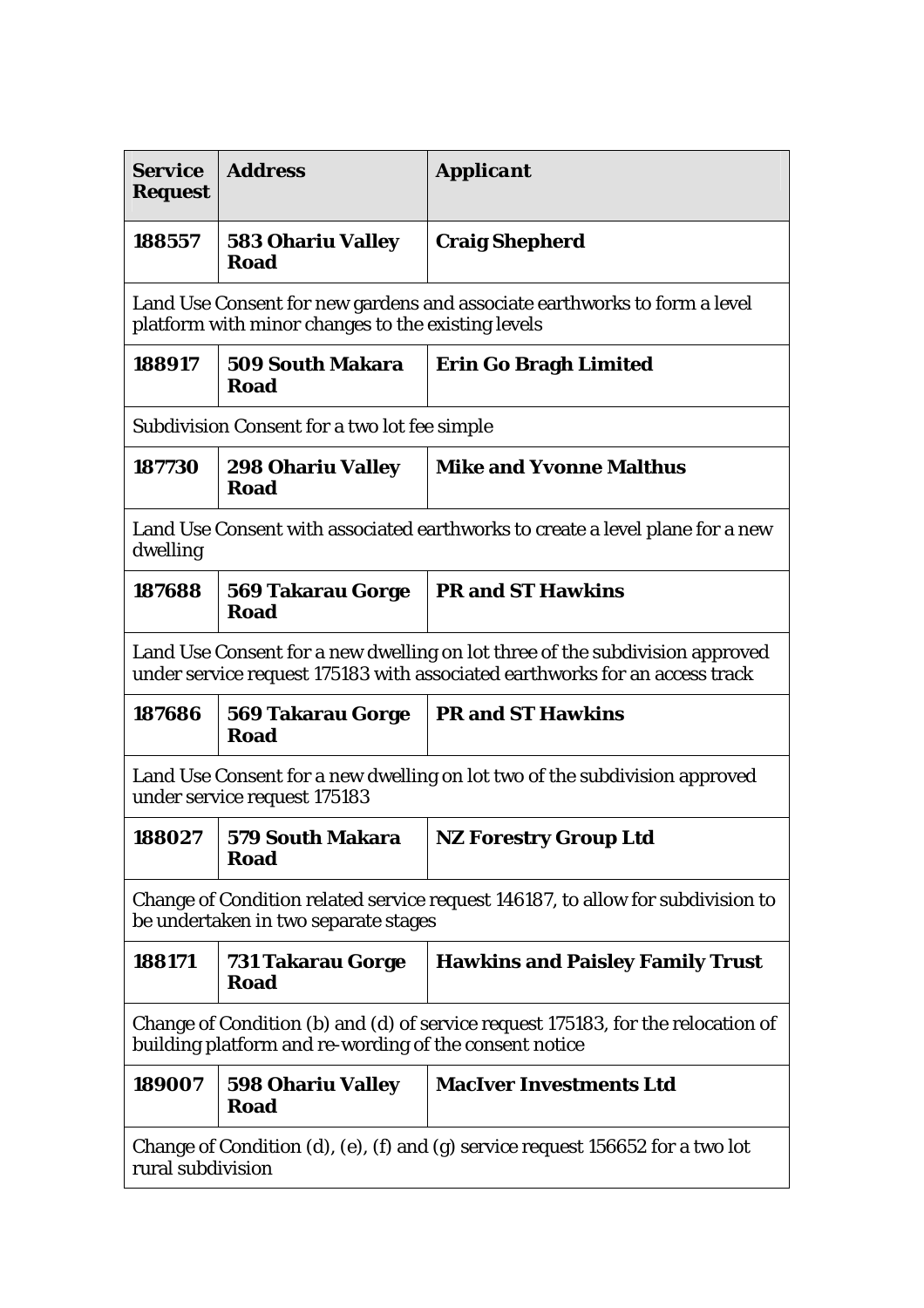For the period from 12 November 2008 until 6 February 2009, there were 8 applications approved under delegated authority.

| <b>Service</b><br><b>Request</b>                                                                                                                                 | <b>Address</b>                          | <b>Applicant</b>                                                 |  |
|------------------------------------------------------------------------------------------------------------------------------------------------------------------|-----------------------------------------|------------------------------------------------------------------|--|
| 186490                                                                                                                                                           | 353 Makara Road                         | Nia Afoa (Wellington City Council –<br><b>Parks and Gardens)</b> |  |
| Land Use Consent for the installation of a toilet alongside the main cemetery<br>driveway with associated earthworks for installation of a concrete holding tank |                                         |                                                                  |  |
| 188557                                                                                                                                                           | <b>583 Ohariu Valley</b><br><b>Road</b> | <b>Craig Shepard</b>                                             |  |
| Land Use Consent for new gardens and associate earthworks to form a level<br>platform with minor changes to the existing levels                                  |                                         |                                                                  |  |
| 187730                                                                                                                                                           | <b>298 Ohariu Valley</b><br>Road        | <b>Mike &amp; Yvonne Malthus</b>                                 |  |
| Land Use Consent with associated earthworks to create a level plane for a new<br>dwelling                                                                        |                                         |                                                                  |  |
| 186948                                                                                                                                                           | 353 Makara Road                         | Nia Afoa (Wellington City Council –<br><b>Parks and Gardens)</b> |  |
| Land Use Consent for the construction of an access track and associated<br>earthworks within the Catholic area of Makara Cemetery                                |                                         |                                                                  |  |
| 187688                                                                                                                                                           | <b>569 Takarau Gorge</b><br><b>Road</b> | <b>PR and ST Hawkins</b>                                         |  |
| Land Use Consent for a new dwelling on lot three of the subdivision approved<br>under service request 175183 with associated earthworks for an access track      |                                         |                                                                  |  |
| 187686                                                                                                                                                           | <b>569 Takarau Gorge</b><br>Road        | <b>PR and ST Hawkins</b>                                         |  |
| Land Use Consent for a new dwelling on lot two of the subdivision approved<br>under service request 175183                                                       |                                         |                                                                  |  |
| 186898                                                                                                                                                           | 112 Rifle Range<br>Road                 | <b>Kordia Limited</b>                                            |  |
| Outline Plan service request 183518 and 182630 for the installation of<br>antennas for a new telecommunication service                                           |                                         |                                                                  |  |